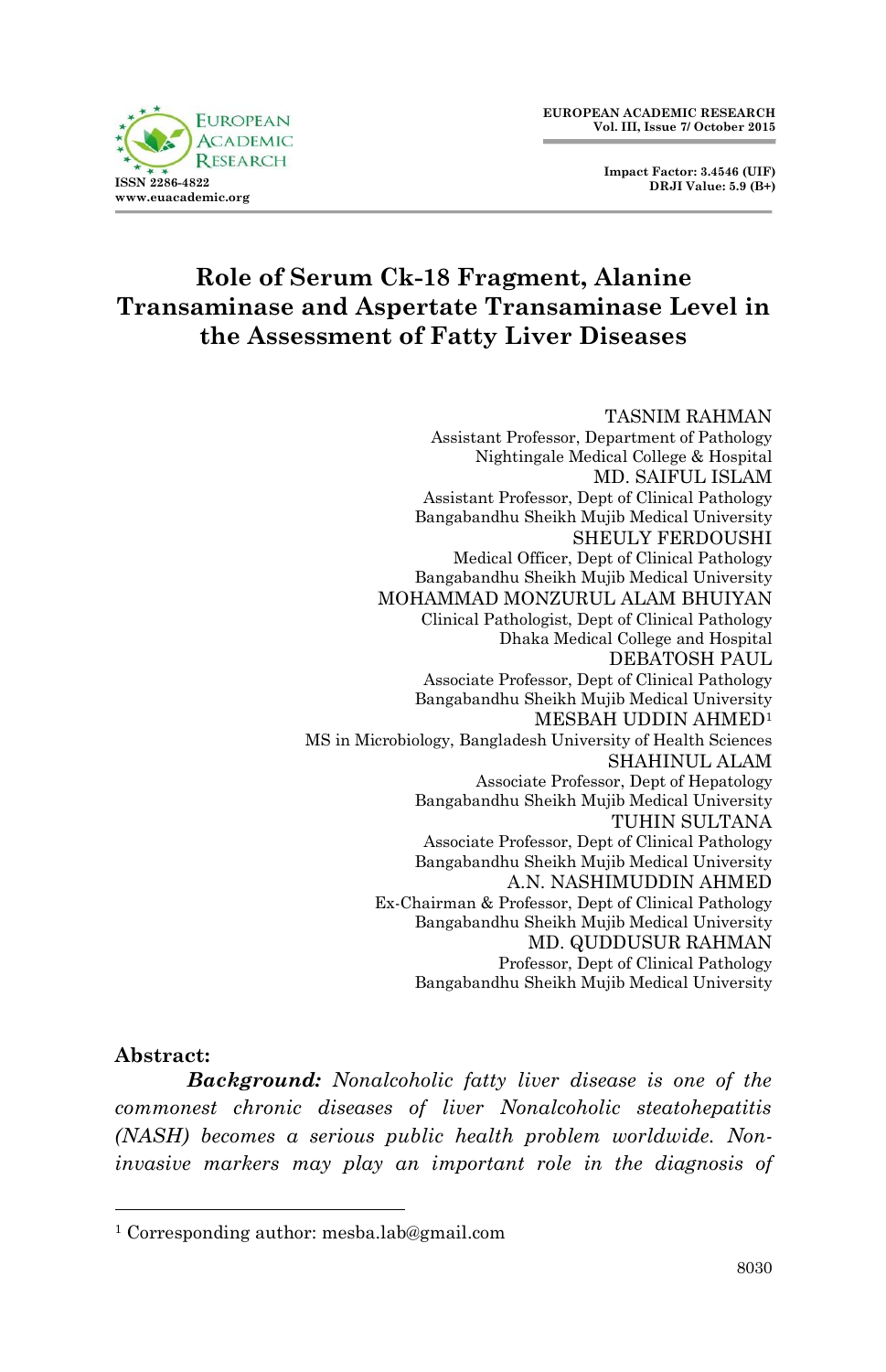*different types of nonalcoholic fatty liver disease (NAFLD) especially NASH.* 

*Objective: The aim of this study was to determine the role of serum cytokeratin-18 (CK-18) fragment, Alanine transaminase (ALT) and Aspertate transaminase (AST) level in the assessment of different types of NAFLD patients especially NASH.* 

*Methods: This cross sectional study was conducted in the Department of Clinical Pathology, Bangabandhu Sheikh Mujib Medical University recently. Forty patients who fulfilled the criteria of NAFLD were enrolled in study. Serum CK-18 fragment level was measured by enzyme linked immune sorbent assay (ELISA) method. Serum ALT and AST reports were collected from patient's file. Biopsy material was sent to the Department of Pathology, BSMMU for complete histopathological examination.* 

*Results: Pearson's correlation coefficient were done (r=0.713, p=0.001); (r=0.347, p=0.028) and (r=0.310, p=0.051) between serum CK-18 fragment, ALT and AST level with NAFLD activity score (NAS). Positive and significant correlation was found between serum CK-18 fragment and ALT level with NAS whereas positive but not significant correlation was seen between serum AST and NAS. Serum CK-18 fragment level was more significant than ALT level. Binary multivariate logistic regression analysis was performed to determine independent predictors of NASH. Serum CK-18 fragment (p=0.003) and ALT (p=0.045) were significantly associated with the presence of NASH. Serum CK-18 fragment level (p=0.003) was more significant than ALT level (p=0.045) to predict the NASH.*

*Conclusion: Serum CK-18 fragment level may be useful tool for assessing NASH in NAFLD patients.*

**Key words:** Serum CK-18 fragment level, Alanine transaminase (ALT), Aspertate transaminase (AST), Nonalcoholic fatty liver disease (NAFLD), Nonalcoholic steatohepatitis (NASH), Non alcoholic fatty liver disease activity score (NAS)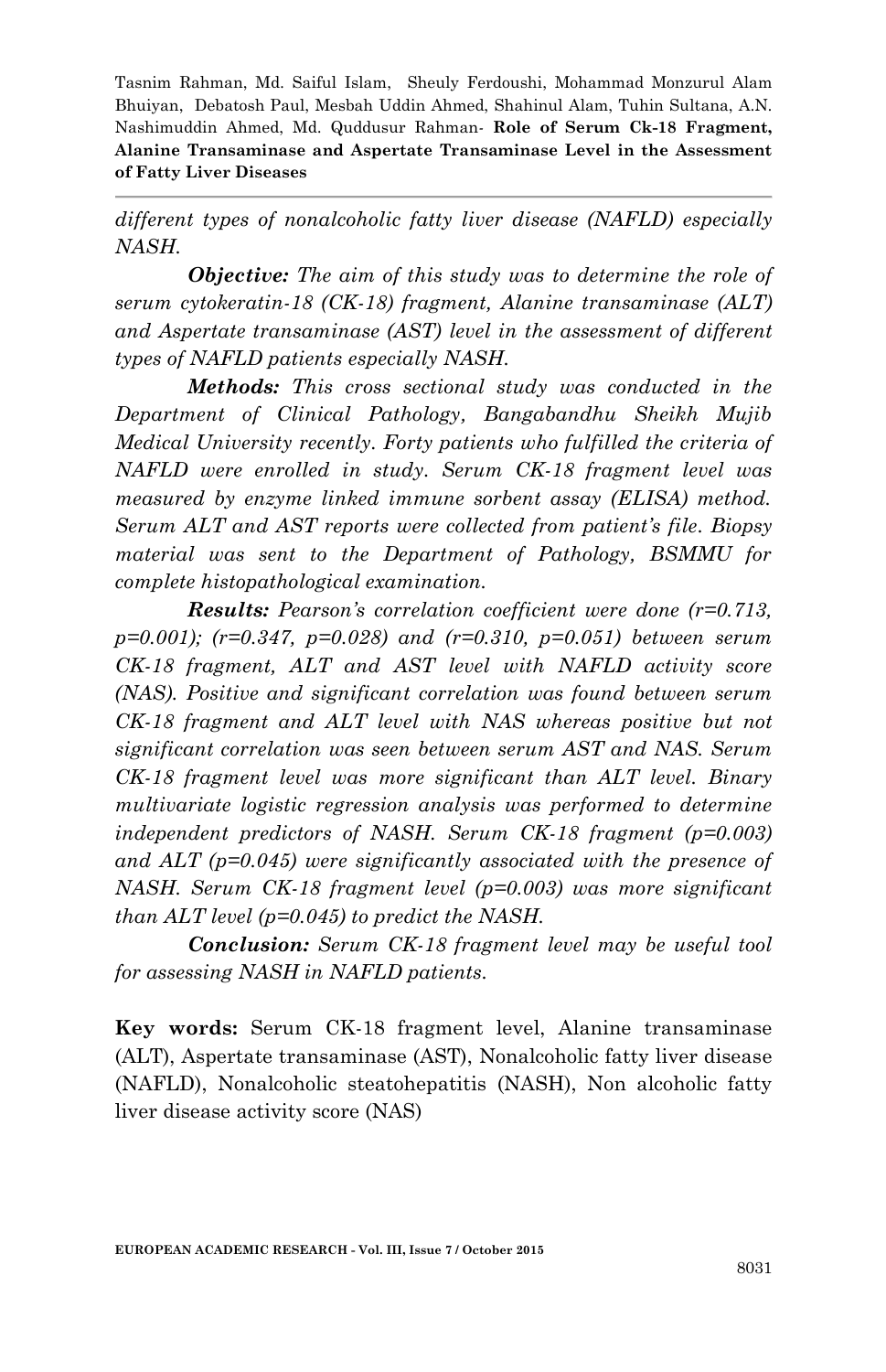### **INTRODUCTION**

Nonalcoholic fatty liver disease is one of the commonest chronic diseases of liver<sup>1</sup>. The prevalance of NAFLD is 15% in Asian population and 20 to 30% in United States<sup>2</sup> . As this number is increasing, it will become the global burden in both rich and poor countries<sup>3</sup> . Simple hepatic steatosis is usually benign condition. But NASH may progress to hepatic fibrosis, cirrhosis, hepatocellular carcinoma and hepatic failure<sup>4</sup> . Nonalcoholic steatohepatitis (NASH) threatens as it becomes a serious public health problem worldwide<sup>5</sup> . In a study NASH was observed in 42.4% of NAFLD cases in Bangladesh<sup>6</sup>. Liver biopsy is the gold standard for diagnosis of NASH. It has several disadvantages. In our country biopsy is not possible in all hospital due to lack of expert manpower. Moreover, it is invasive, expensive, associated with various complications and sampling errors. It is also contraindicated in some patients. Due to heterogenous distribution of the lesions there remains a scope of errors. For these reasons, it is poorly suited as a diagnostic tool<sup>7,5</sup>. Development of serum markers offers an attractive, cost effective alternative to liver biopsy for both patients and physicians. Nowadays, varieties of non invasive tests have been focused as potential alternatives to liver biopsy. These includes laboratory tests like liver function tests such as measurement of aminotransferases level (ALT and AST levels), RDW (red cell distribution width) and MPV (mean platelet volume), markers of extracellular matrix remodeling and radiologic imaging studies<sup>8,9,4</sup>.

Alanine aminotranferase (ALT) and aspartate aminotransferase (AST) are the indicators of hepatocellular injury. ALT is found in the cytosol of the hepatocytes. In hepatocytes it transfers amino groups from alanine to ketoglutarate. ALT is mostly specific to liver but it can also be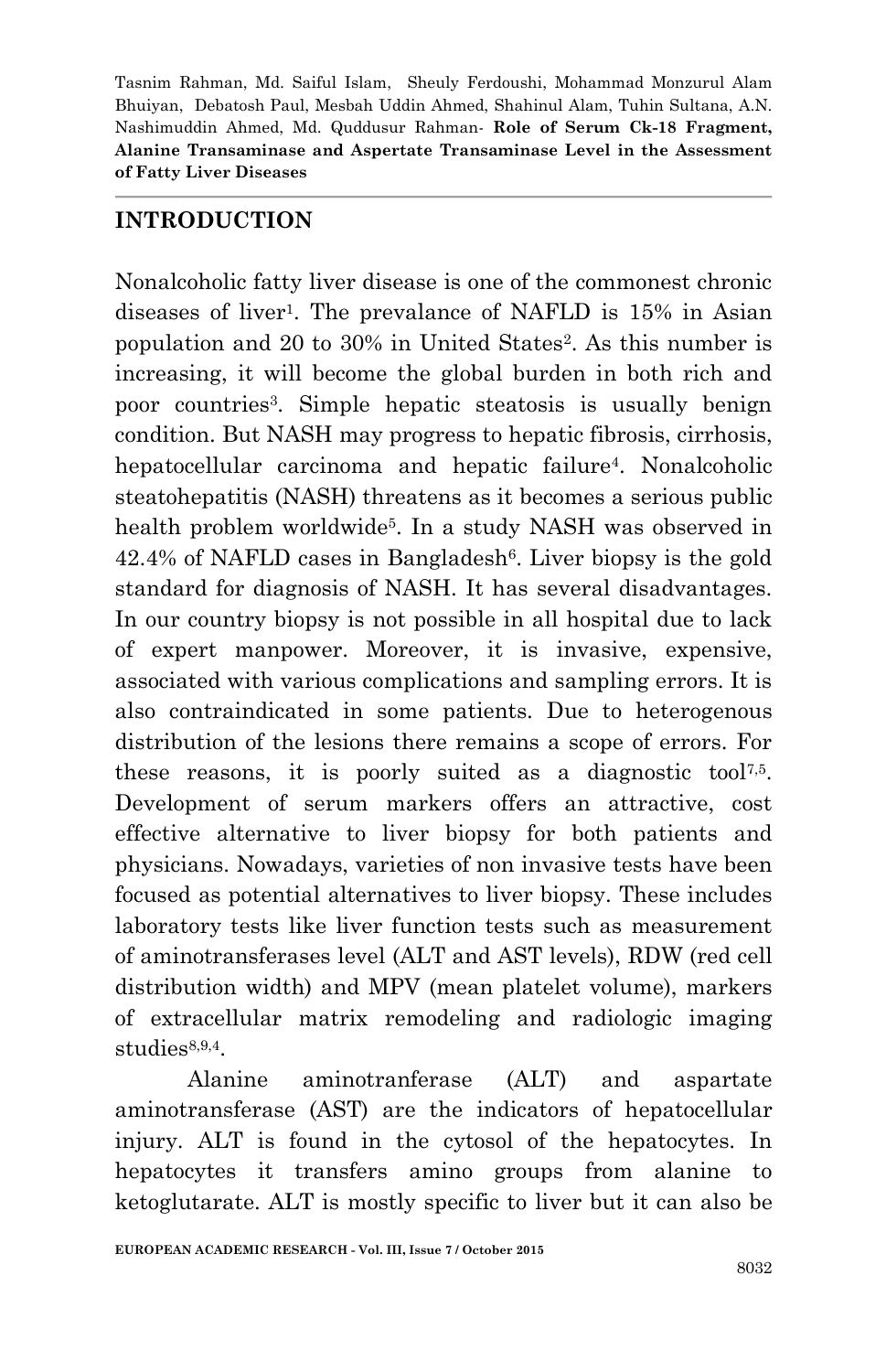found in blood during muscle injuries or inflammation. The major site of AST is mainly mitochondria in hepatocyte<sup>10</sup>. Elevated serum ALT and AST levels are the primary abnormality seen in patients with NAFLD. These levels are higher in patients with NASH than NAFL<sup>11</sup>. On the other hand, Cytokeratin is the major intermediate filament protein in cells. It forms cytoplasmic network. CK-18 maintains normal cellular and mitochondrial structure. It is also involved in apoptosis<sup>12</sup>.

In NASH several mechanisms of cell death follow including apoptosis, necrosis, necroptosis (both necrosis and apoptosis) and autophagy<sup>1</sup> . In apoptosis the enzyme caspases become catalytically active and the effector caspases cleave CK-18<sup>13</sup> . Caspase-cleaved CK18 fragment is released into the extracellular compartment<sup>5</sup>. Then it can be detected in the blood of patients with NASH by using a monoclonal antibody, M30<sup>14</sup> , whereas this CK-18 fragment concentration is not increased in patients with simple fatty liver<sup>5</sup>. This assessment differentiates NASH from NAFL or simple steatosis. Thus CK18 fragment concentration reflects the pathogenesis of NASH and refines the assessment of disease<sup>15</sup>

## **MATERIALS AND METHODS**

This cross sectional study was conducted at the Department of Clinical Pathology, in collaboration with Department of Hepatology and Department of Pathology, Bangabandhu Sheikh Mujib Medical University, Dhaka over the period from March' 2014 to February' 2015. 40 NAFLD patients who admitted in the Department of Hepatology were enrolled in the study. Total NAFLD patients were divided into three groups according to the NAFLD activity score (NAS); NASH Clinical Research Network histological scoring system<sup>16</sup> which is based on histopathological examination<sup>16</sup>. These groups are: Group  $A$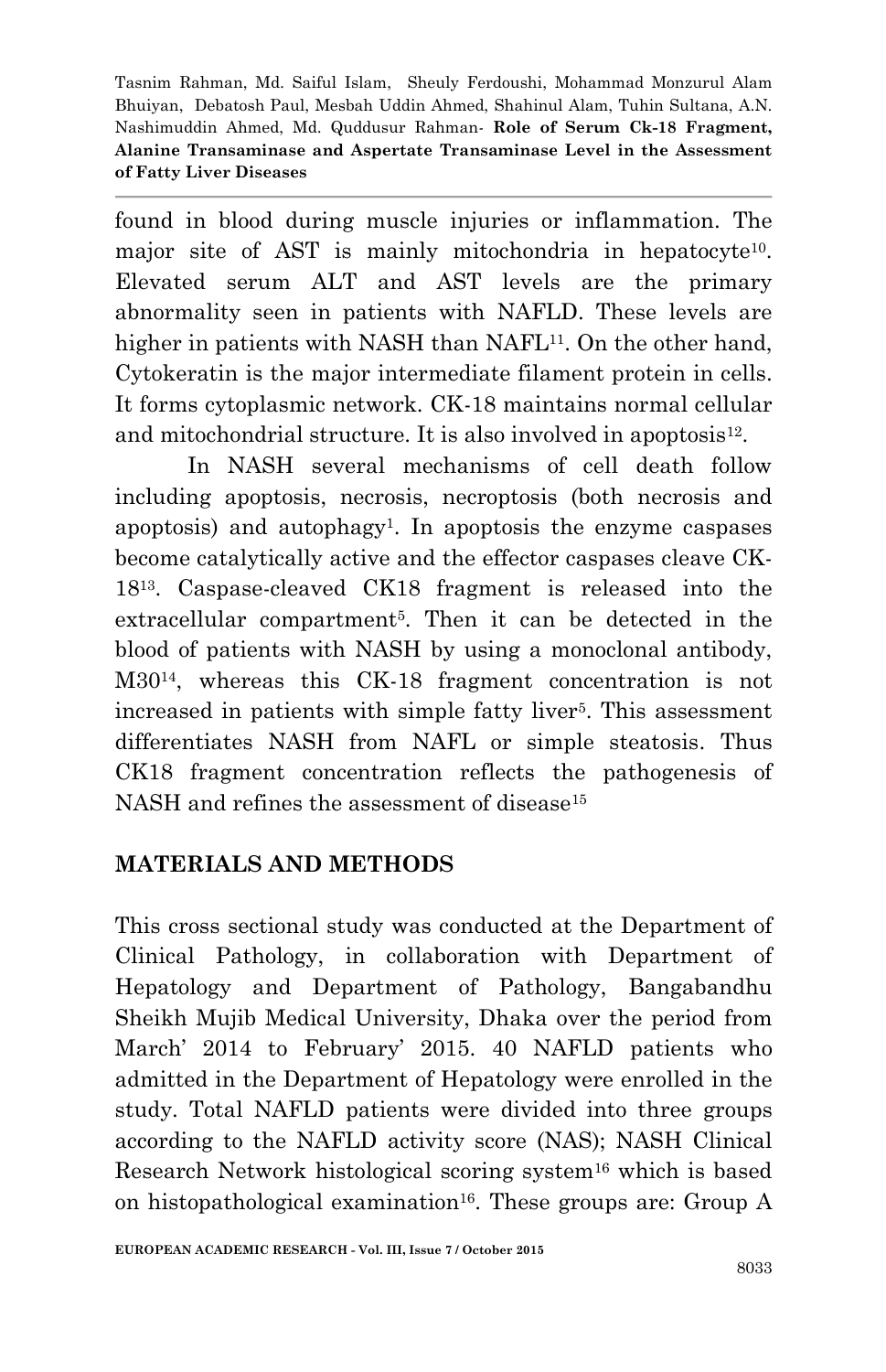$\rightarrow$  Non NASH which includes simple fatty liver disease patients. Here 8 patients were included. Group  $B \rightarrow B$ orderline patients. Here 18 patients were included and Group  $C \rightarrow$ Definitive NASH patients. Here 14 patients were included. Patients having history of alcoholism more than 210gm/wk for male and 140gm/wk for female, any condition like decompensated cirrhosis of liver, infected with hepatitis B and C virus infection, drug induced fatty liver (oral contraceptive pill, amiodarone, methotraxate and tamoxifen), hepatocellular carcinoma, autoimmune liver diseases, hemochromatosis, wilson's disease and patients with hypothyroidism were excluded from the study. After taking informed written consent, a careful history and the details information were recorded in a predesigned questionnaire. Serum CK-18 fragment level is measured by enzyme linked immune sorbent assay (ELISA). Serum ALT and AST reports were collected from patient's file. Needle liver biopsy was done by Hepatologist. Biopsy material was fixed in 10% formalin and sent to the Department of Pathology, BSMMU for complete histopathological examination. Haematoxyline & Eosin and Masson's Trichome stain were done and evaluated using NASH Clinical Research Network histological scoring system to diagnosis the NAFLD. All data was recorded systematically in a preformed data collection sheet and expressed as mean  $\pm$  SD. For all statistical tests we considered p value <0.05 as statistically significant. Statistical analyses of the results were obtained by Pearson's correlation coefficient test and Binary multivariate logistic regression analysis. All statistical computations were performed by using window based computer software devised with Statistical Packages for Social Sciences (SPSS 17.0). Prior to the commencement of this study, the research protocol was approved by the Ethical Institutional Review Board of BSMMU, Dhaka.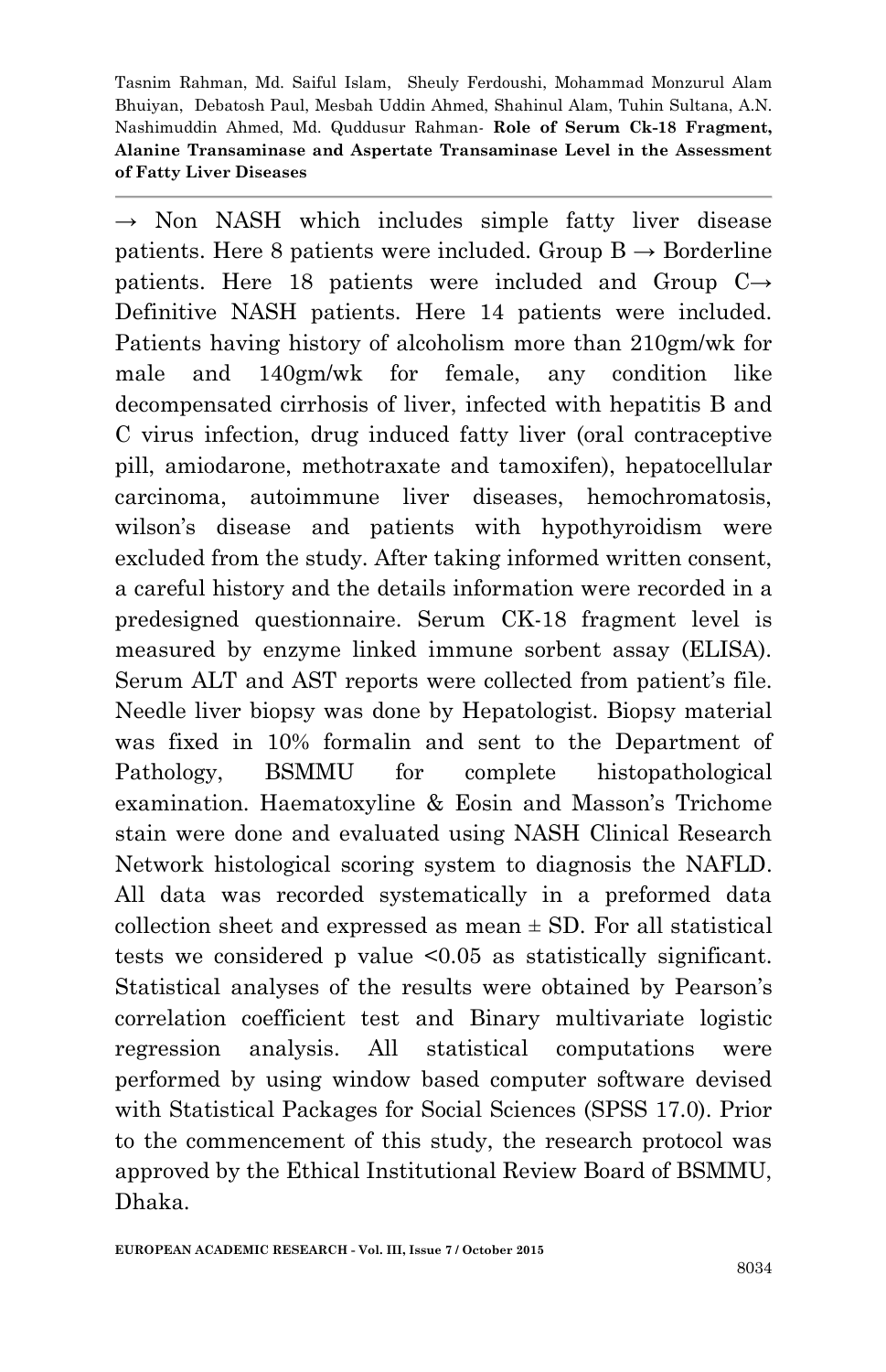### **RESULTS**

A total of 40 patients with NAFLD were included in this study. In this study, histopathology was considered as gold standard to divide the patients into 3 groups based on Nonalcoholic fatty liver disease activity score (NAS), including Group A : 1 to  $2 =$ simple fatty liver disease; Group B: 3 or 4 = Borderline NASH Patients and Group C:  $5$  to  $8 =$  Definite NASH. Table III shows age distribution of the study patients according to groups of nonalcoholic fatty liver disease (NAFLD).



Figure 01 shows that out of 40 patients, 8 (20%) had simple fatty liver disease<br>(Group A), 18 (45%) borderline NASH (Group B) and 14 (35%) had NASH<br>(Group C).

Table I: Age distribution of the study patients according to groups of nonalcoholic fatty liver disease (NAFLD) (n=40)

| Age<br>(years)         | Group A<br>No. (%)         |             | Group B<br>No. (%)        |             | Group C<br>No. (%) |                  | p value             |  |
|------------------------|----------------------------|-------------|---------------------------|-------------|--------------------|------------------|---------------------|--|
|                        |                            |             |                           |             |                    |                  |                     |  |
| $26 - 40$              | $\overline{4}$             | (50.0)      |                           | 11(61.1)    | 7                  | (50.0)           |                     |  |
| $41 - 50$              | $\overline{2}$             | (25.0)      | 6                         | (33.3)      | 5                  | (35.7)           | $0.710^{m}$         |  |
| $51 - 60$              | $\overline{2}$             | (25.0)      | $\mathbf{1}$              | (5.6)       | $\overline{2}$     | (14.3)           |                     |  |
| Total                  | 8                          | (20.0)      |                           | 18(45.0)    | 14                 | (35.0)           |                     |  |
| $Mean \pm SD$<br>Range | 42 63±10 07<br>30.00-56.00 |             | 40 06±7 88<br>26.00-56.00 |             |                    |                  | 0.492 <sup>ms</sup> |  |
| $Mean \pm SD$          |                            | 42 63±10 07 |                           |             |                    | 43 43±8 97       | $0.836^{m}$         |  |
| Range                  | 30.00-56.00                |             |                           |             | 30.00-60.00        |                  |                     |  |
| $Mean+SD$              |                            |             |                           | 40.06±7.88  |                    | $43.43 \pm 8.97$ | $0.285^{m}$         |  |
| Range                  |                            |             |                           | 26 00-56 00 |                    | 30 00-60 00      |                     |  |

Chi-square test/ANOVA (PostHoc) test, ns = not significant

**EUROPEAN ACADEMIC RESEARCH - Vol. III, Issue 7 / October 2015**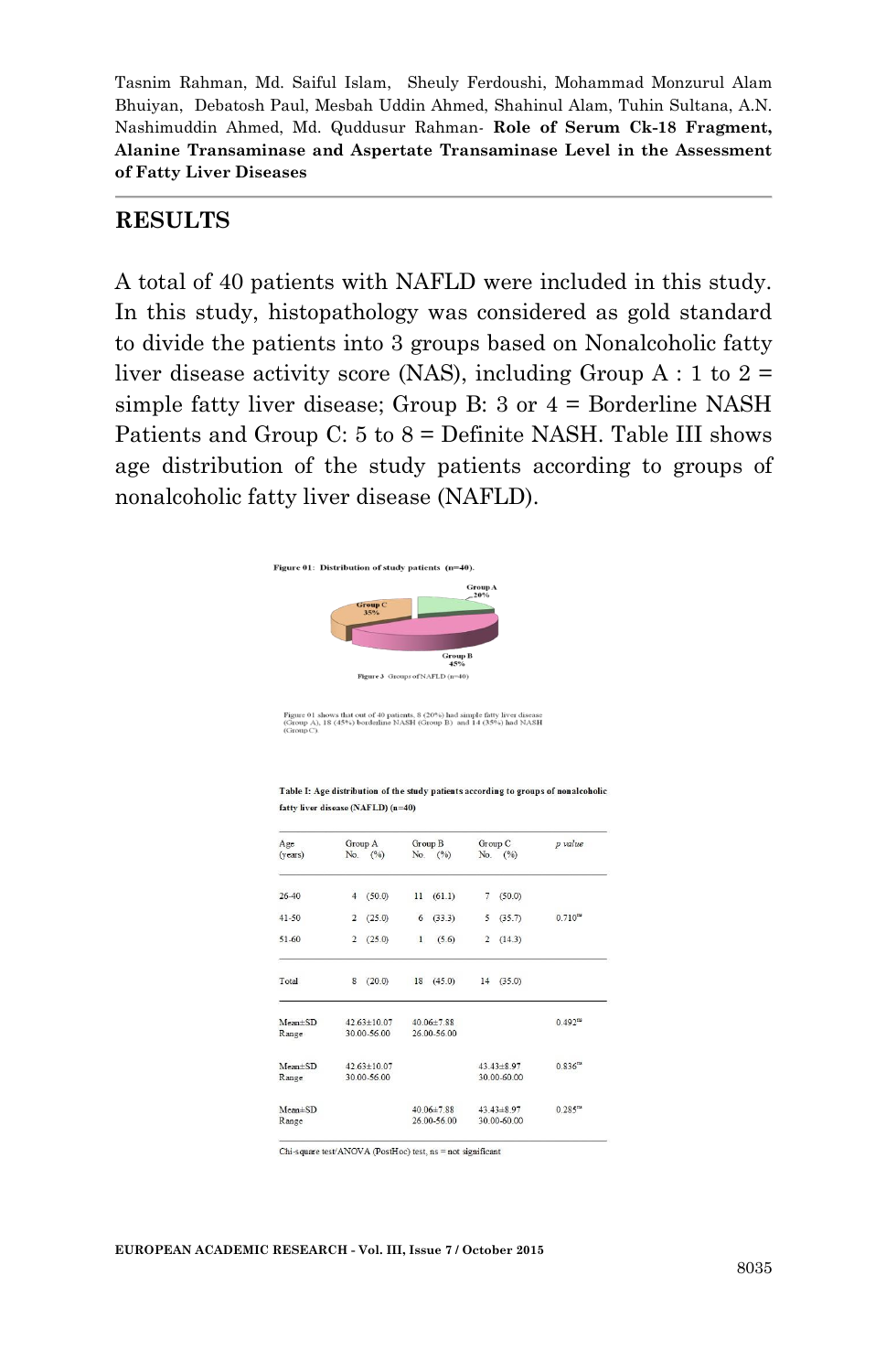| Table II: Gender distribution of the study patients according to groups of NAFLD $(n=40)$ |                   |                           |        |                                                 |                   |                |  |  |
|-------------------------------------------------------------------------------------------|-------------------|---------------------------|--------|-------------------------------------------------|-------------------|----------------|--|--|
|                                                                                           | (° <sub>0</sub> ) |                           |        |                                                 | (° <sub>0</sub> ) | p value        |  |  |
|                                                                                           |                   |                           |        | 5.                                              | (35.7)            | $0.622^{ns}$   |  |  |
| 5                                                                                         | (62.5)            |                           |        | 9                                               | (64.3)            |                |  |  |
| 8                                                                                         | (20.0)            | 18                        | (45.0) | 14                                              | (35.0)            |                |  |  |
|                                                                                           |                   | Group A<br>No.<br>3(37.5) |        | Group B<br>No. $(%)$<br>4 $(22.2)$<br>14 (77.8) |                   | Group C<br>No. |  |  |

Chi-square test,  $ns = not$  significant

Table II shows gender distribution of NAFLD patients. Gender distribution of overall patients showed 70% female patients and 30% male patients. Female predominance was observed in all study groups. Out of 8 patients of Group A, 3 (37.5%) were male and 5 (62.5%) were female; out of 18 patients of Group B, 4 (22.2%) were male and 14 (77.8%) were female; and out of 14 Group C patients,  $5(35.7%)$  were male and 9  $(64.3%)$  were female. Gender distribution of patients according to type of NAFLD, statistically did not show significant variation  $(p>0.05)$ .

**Figure 02: Correlation between serum CK-18 fragment level and NAS (n=40)**



In Figure 02 positive and highly significant correlation  $(r=0.7134, p<0.001)$  was found between serumCK-18 fragment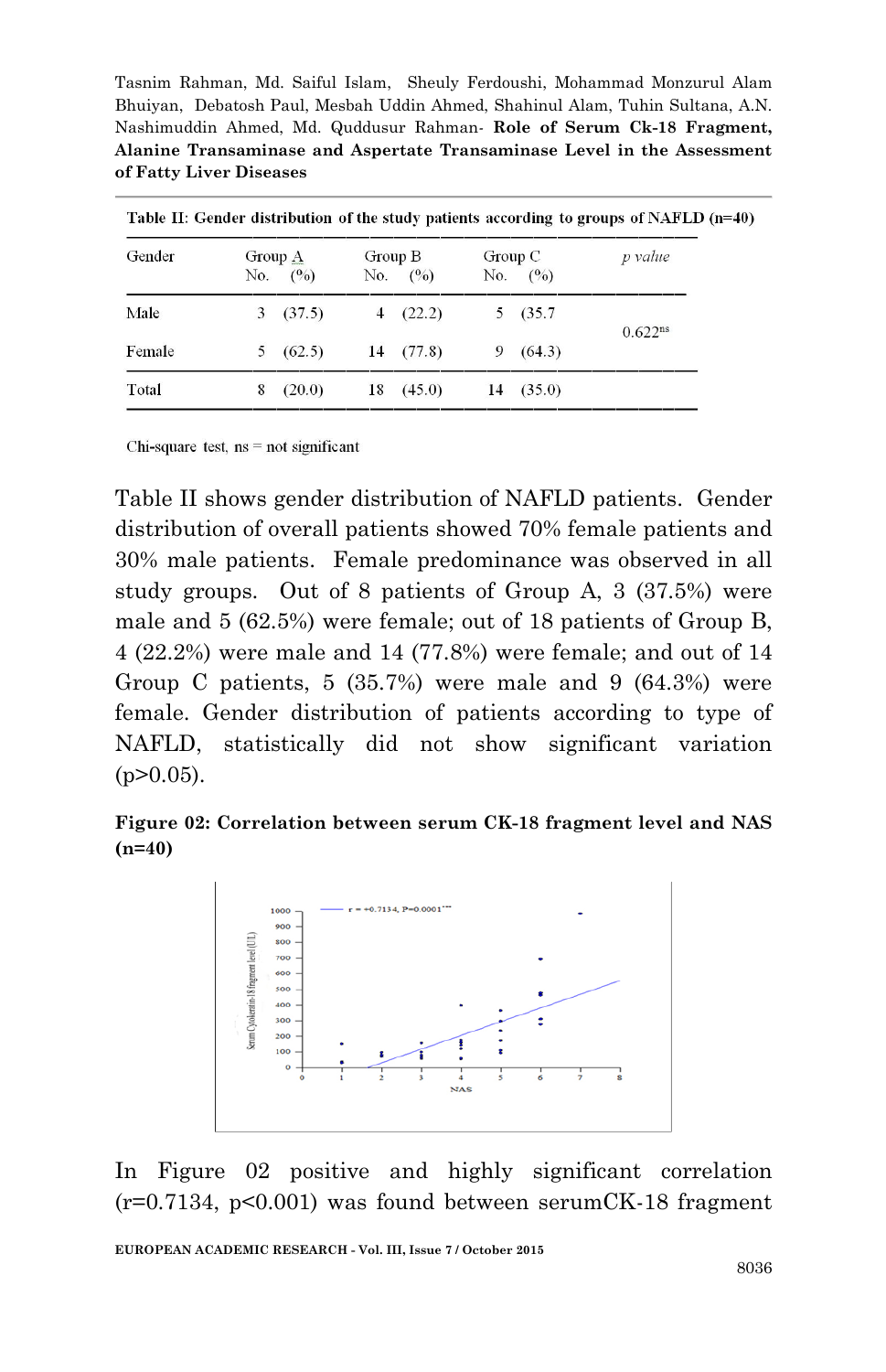level and NAS. Serum CK-18 concentration was measured in 40 NAFLD patients and expressed as U/L. Types NAFLD was categorised by Nonalcoholic fatty liver disease Activity Score (NAS) which was expressed numerically (0-8).

**Figure 03: Correlation between NAS and ALT level (n=40)**



**Figure 03: Showing positive correlation between NAS and ALT level (r= 0.347, p<0.05)**

In Figure 03 ALT levels of all patients with NAFLD were expressed in U/L and correlated with NAS. Positive and significant ( $r = 0.347$ ,  $p < 0.05$ ) correlation was found between ALT and NAS.

**Figure 04: Correlation between NAS and AST level (n=40)**

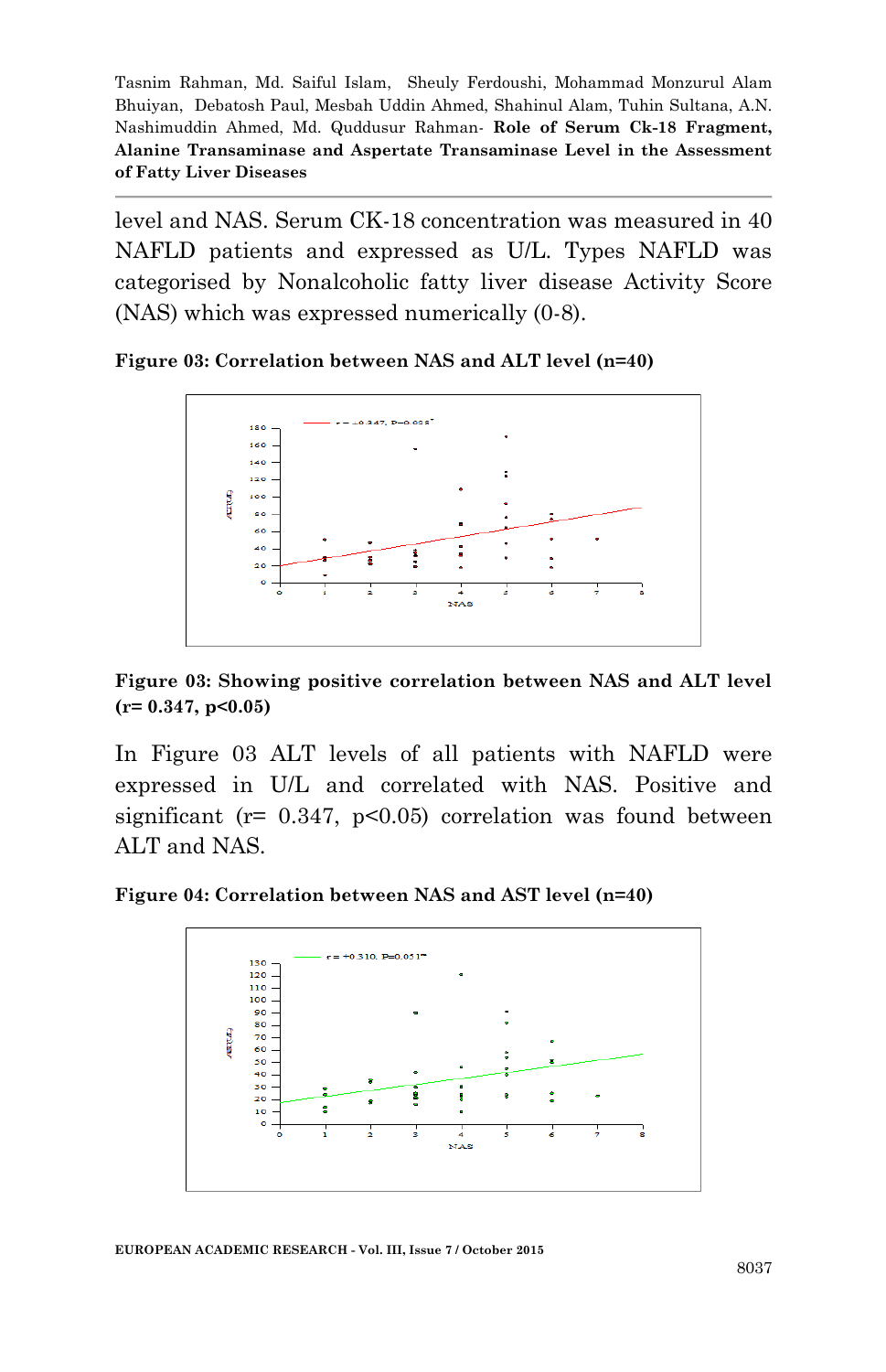**Figure 04: Showing positive correlation between NAS and AST level (r=0.310, p>0.05)**

In Figure 04 AST levels of all patients with NAFLD were expressed in U/L and correlated with NAS. Positive but not significant correlation( $r=0.310$ ,  $p>0.05$ ) was found between AST and NAS.

**Table III: Binary multivariate logistic regression analysis for serum CK-18 fragment, ALT and AST for the diagnosis of NASH (n=40)**

|                     | в        | S.E.  | Wald   | df | Sig.  | Exp(B) |
|---------------------|----------|-------|--------|----|-------|--------|
| ALT                 | 0.066    | 0.033 | 4.017  |    | 0.045 | 1.069  |
| AST                 | $-.050$  | 0.048 | 1.083  |    | 0.298 | 0.951  |
| $CK-18$<br>fragment | 0.020    | 0.007 | 8.679  |    | 0.003 | 1.021  |
| Constant            | $-6.342$ | 1.987 | 10.185 |    | 0.001 | 0.002  |

Table III shows binary multivariate logistic regression analysis to determine the independent predictors of NASH. Statistical comparison between serum CK-18 fragment, ALT and AST reveals that serum CK-18 fragment ( $p=0.003$ ) and ALT ( $p=$ 0.045) were significantly associated with the presence of NASH whereas AST (p=0.298) was not significantly associated with NASH. Serum CK-18 fragment level (p=0.003) was more significant than ALT level (p= 0.045) to predict the NASH.

## **DISCUSSION**

This cross sectional study was conducted in the department of Clinical Pathology in collaboration with department of Hepatology, BSMMU, Dhaka. In this study, we investigated 40 NAFLD patients who fulfilled the inclusion criteria of the study. In this study, out of 40 patients of NAFLD,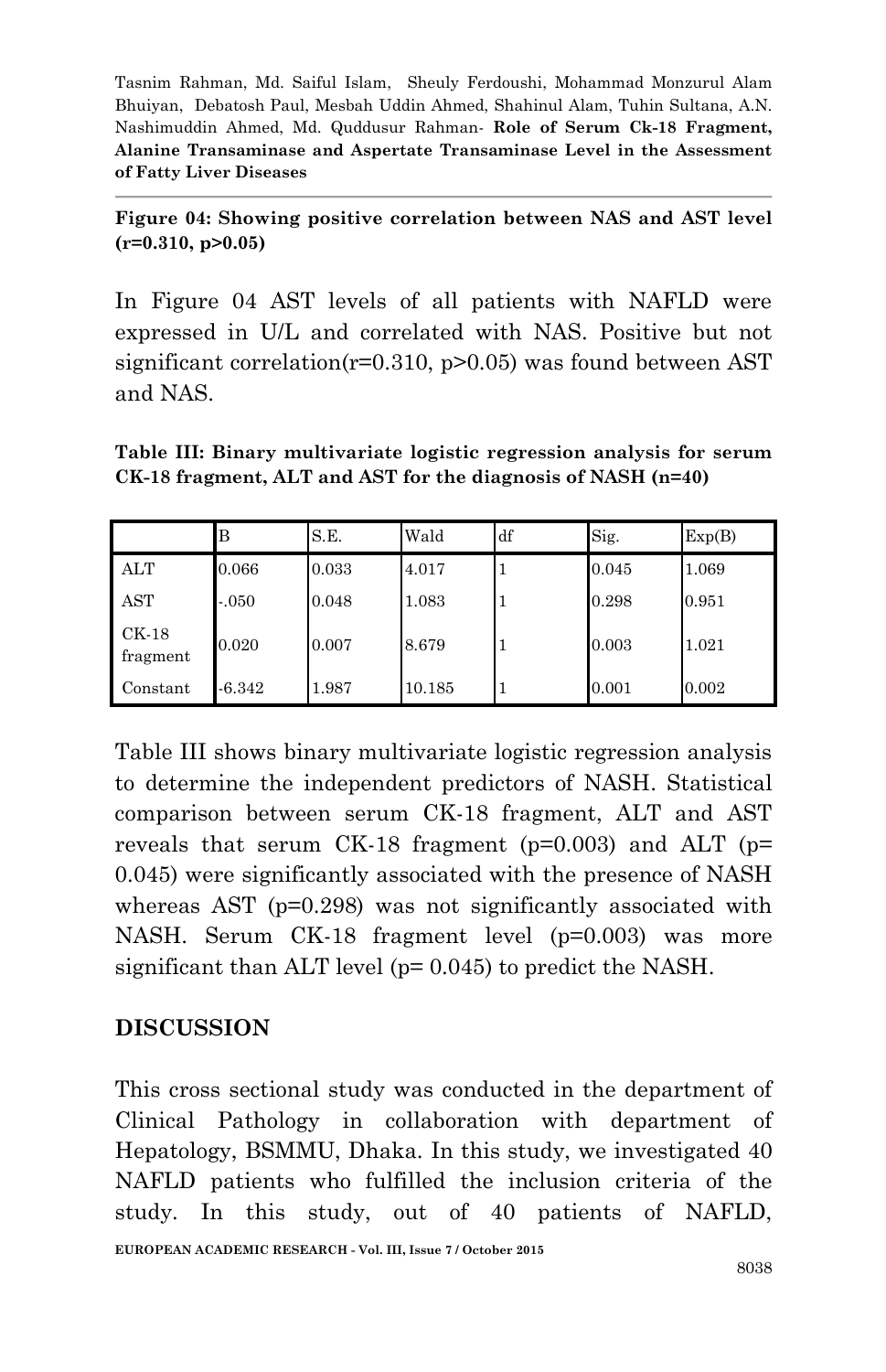histopathological examination showed 8 (20%) patients had simple fatty liver (Gr-A), 18 (45%) had borderline NASH (Gr-B) and 14 (35%) had NASH (Gr-C).

Regarding the age, in this study, out of 40 patients, the mean  $(\pm SD)$  age of Group A  $(=\text{simple fatty liver})$  patients was  $42.63\pm10.07$  (range 30-56) years, Group B  $(=$  borderline diagnosis) was 40.06±7.88 (range 26-56) years and Group C  $(=NASH)$  was  $43.43\pm8.97$  (range 30-60) years. In this study, patients with NASH were found at 30-60 years age group. Alam et al. (6) found that NASH affects the population with mean age 40±9.7 with range from 30-50 of Bangladesh. Aktas et al. (9) observed that the mean age of NAFLD patients was  $47\pm12$ (years) with range from 35-59 in this study. Papatheodoridis et al. (17) showed that mean age of NASH patients in his study was 48±13 (35-61). Our study findings were similar with these studies.

Analysis of gender distribution showed out of 40 NAFLD patients 12 were male and 28 were females. Male female ratio was 1:2∙3. Out of 8 patients of Group A, 3 (37.5%) were male and 5 (62.5%) were female; out of 18 patients of Group B, 4 (22.2%) were male and 14 (77.8%) were female; and out of 14 Group C patients,  $5(35.7%)$  were male and  $9(64.3%)$  were female. In this study females were predominant among three Groups. Alam et al., (2013) observed that female were predominant in NAFLD patients in Bangladesh. Aida et al. (18) also found female predominance in NAFLD patients in Japan. Our study findings were consistent with these studies.

In this study, Pearson's correlation-coefficient (r) test was performed to compare the relationship between the levels of CK-18 fragment with NAFLD Activity Score (NAS). We found that level of serum CK-18 fragment was increased with increasing NAS. There was strongly positive and significant correlation found between NAS and serum CK-18 fragment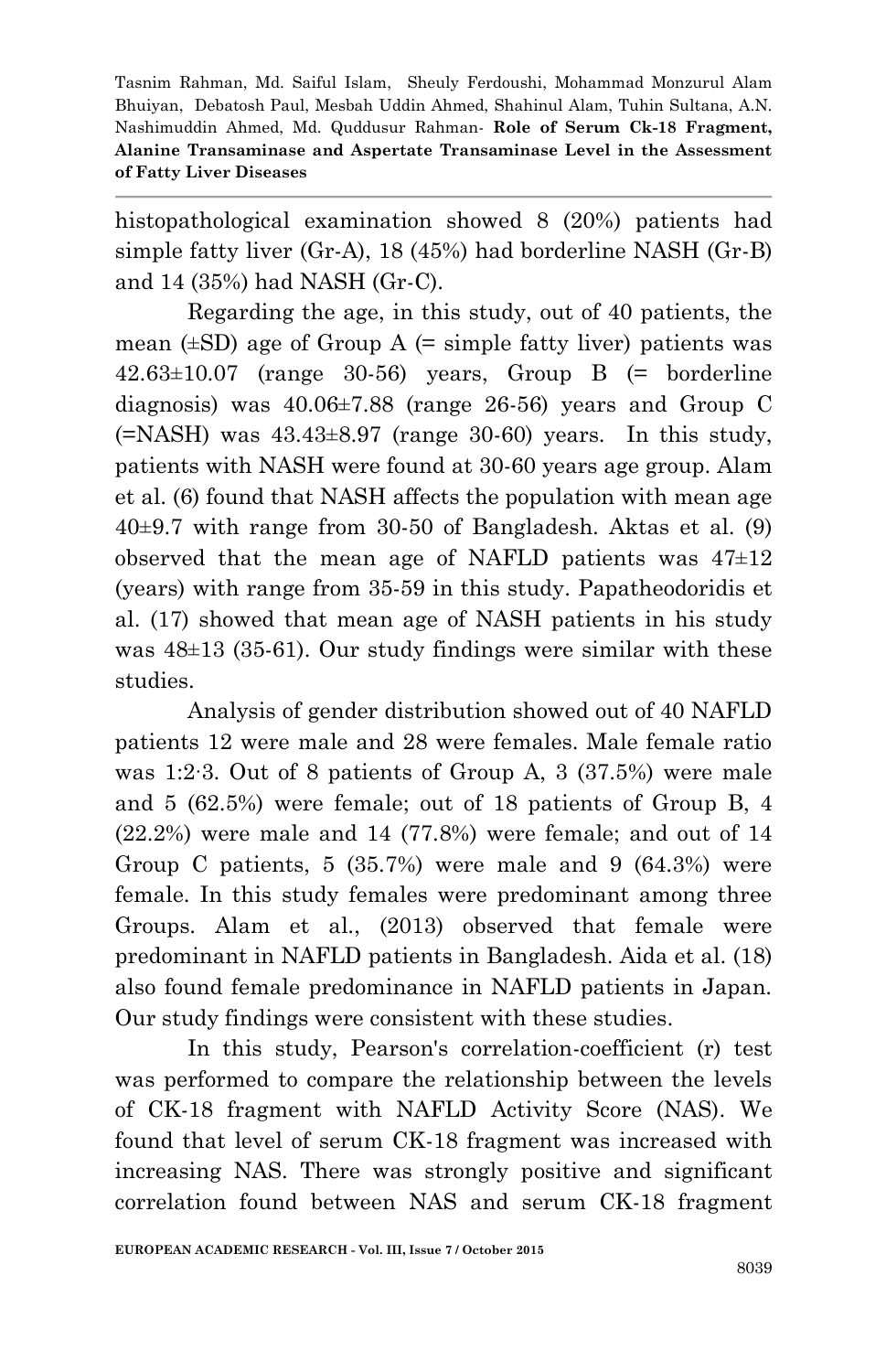$(r=0.713$  and  $p<0.05$ ). In the study of Aida et al. (18), Feldstein et al. (5), and Tsutsui et al. (19), Papatheodoridis et al. (17) a significant positive correlation between serum CK-18 fragment levels and NAS were found. So our study was similar to these studies.

In this study, a positive and significant correlation was found between NAS and ALT. Pearson's correlation coefficient was 0.347, p<0.05. Our study finding was similar with previous study done by Yilmaz et al. (14), Grigorescu et al. (15).

In the present study, we found a positive correlation between AST and NAS but not significant. Pearson's correlation coefficient was 0.310, p>0.05. Papatheodoridis et al., (17), Grigorescu et al. (15), Alam et al. (6) also, found no significant correlation between AST and NAS. This finding was similar with our study.

In our study binary multivariate logistic regression analysis was performed to determine the independent predictors of NASH. Statistical comparison between serum CK-18 fragment, ALT and AST reveals that serum CK-18 fragment  $(p=0.003)$  and ALT  $(p=0.045)$  were significantly associated with the presence of NASH whereas AST (p=0.298) was not significantly associated with NASH. Serum CK-18 fragment level ( $p=0.003$ ) was more significant than ALT level ( $p=0.045$ ) to predict the NASH. Feldstein et al. (5), Tsutsui et al. (19) and Wieckowska et al. (20) also observed that serum CK-18 fragment was independently associated with NASH. So our study findings were consistent with their study findings.

According to our study findings, serum CK-18 fragment concentration and serum ALT level are significantly higher in patients with nonalcoholic steatohepatitis. There is strong positive relationship between serum CK-18 fragment and ALT level with different types of NAFLD. Serum CK-18 fragment level is more significant than serum ALT level. Serum AST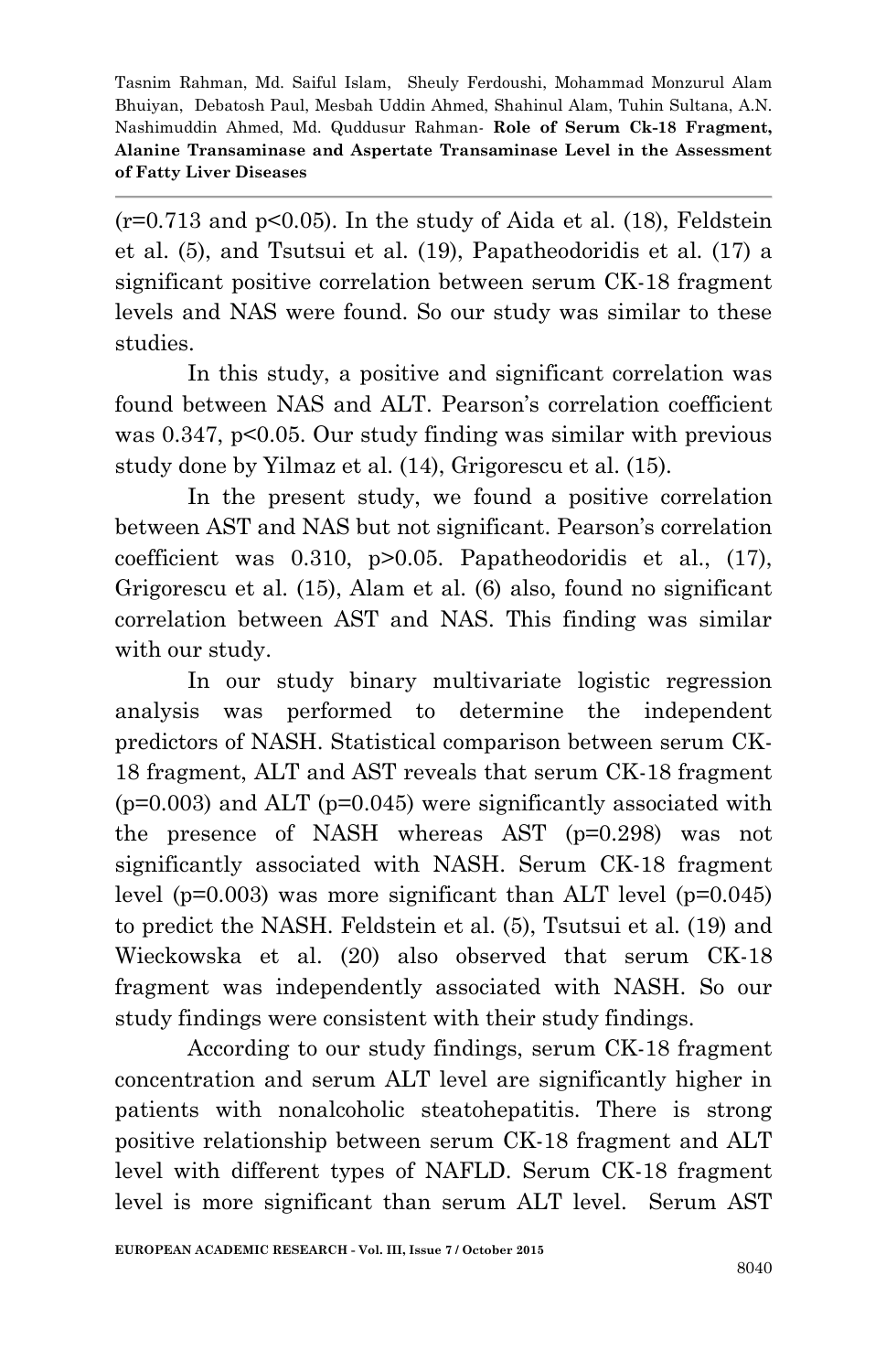level did not correlate with NAS. Our data indicates that serum CK-18 fragment level may be useful for a guideline for presenting NASH in NAFLD patients.

## **CONCLUSION**

Our study revealed that there was statistically significant correlation between serum CK-18 fragment and ALT level with different types of NAFLD. Serum CK-18 fragment level is more significant than serum ALT level. Serum CK-18 fragment level can be used for the assessment of NASH in NAFLD patients.

## **Acknowledgement**

Authors of this study are thankful to the authority of the Department of Hepatology, BSMMU, Department Pathology, BSMMU and the Department of Clinical Pathology, BSMMU, for their nice cooperation during sample collection, laboratory procedure and also thankful to the study subjects for their active and enthusiastic participation.

### **REFERENCES**

- 1. Joka D, Wahl K, Moeller S, Schlue J, Vaske B, et al. (2012) Prospective Biopsy-Controlled Evaluation of Cell Death Biomarkers for Prediction of Liver Fibrosis and Nonalcoholic Steatohepatitis. Hepatology 55(2): 455-465.
- 2. Athinarayanan S, Liu W (2012) Non-Alcoholic Fatty Liver Disease: Current Perspectives and Future Direction in Disease pathogenesis, Treatment and Diagnosis.' *Med chem* Vol. Issue 5.1000e104. doi:10.4172/2161-0444.1000e104.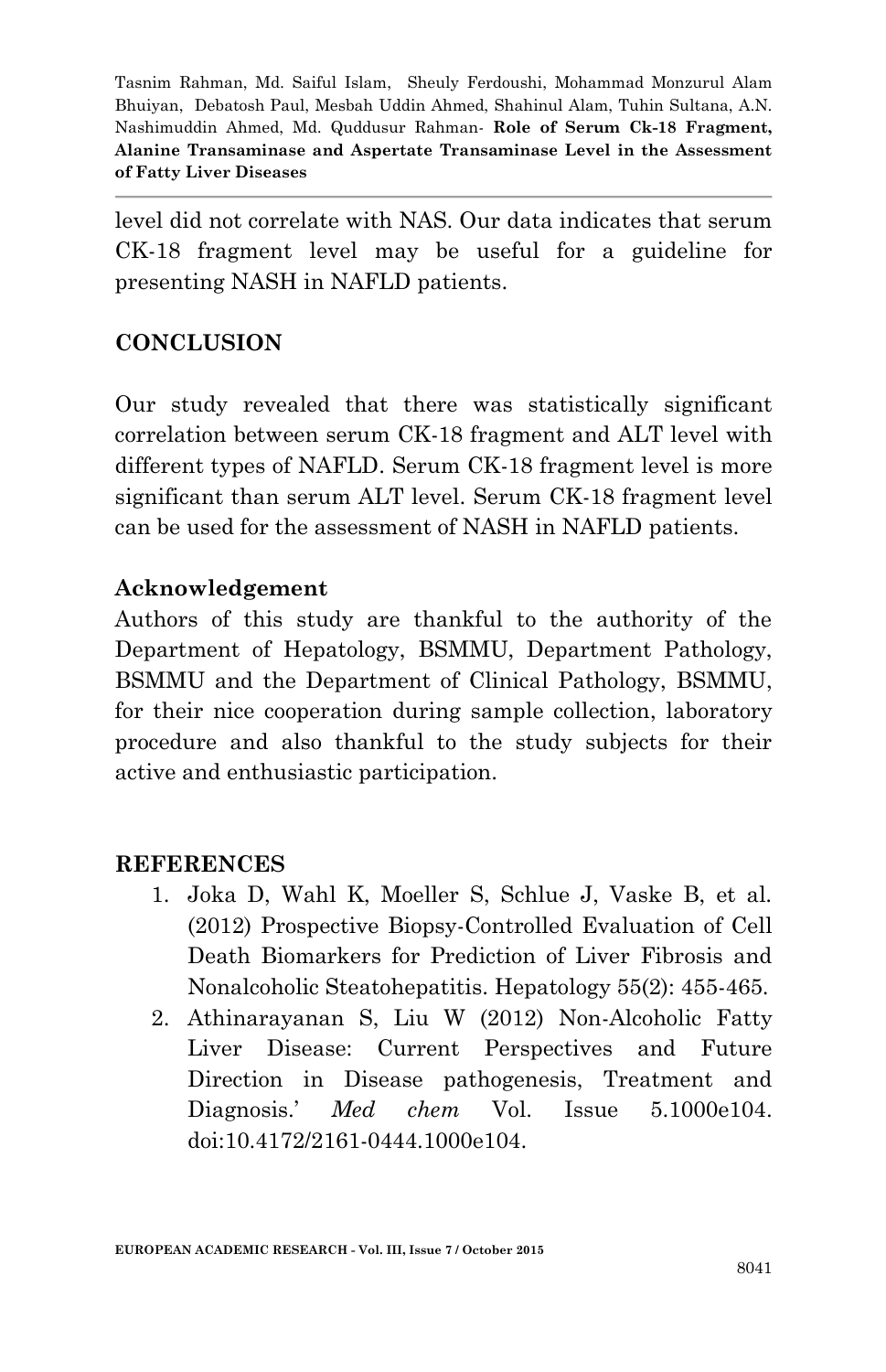- 3. World Gastroenterology Organisation Global Guidelines, Nonalcoholic Fatty Liver Disease and Nonalcoholic Steatohepatitis, June 2012.
- 4. Baršić N, Lerotić I, Duvnjak L S, Tomašić V, Duvnjak M (2012) Overview and developments in noninvasive diagnosis of nonalcoholic fatty liver disease. World J Gastroenterol 18(30): 3945-3954.
- 5. Feldstein AE, Wieckowska A, Lopez AR, Liu YC, Zein NN, et al. (2009) Cytokeratin-18 Fragment Levels as Noninvasive Biomarkers for Nonalcoholic Steatohepatitis: A Multicenter Validation Study. Hepatology 50(4): 1074-1078.
- 6. Alam S, Noor-E-Alam S, Chowdhury ZR, Alam M, Kabir J (2013) Nonalcoholic steatohepatitis in nonalcoholic fatty liver disease patients of Bangladesh. World J Hepatol 5(5): 281-287.
- 7. Machado MV, Pinto HC (2013) Non-invasive diagnosis of non-alcoholic fatty liver disease. A critical appraisal. J Hepatol 58(5): 1007-1019.
- 8. Cengiz M, Candır B, Yılmaz G, Akyol G, Ozenirler S, 2013, 'Is increased red cell distribution width an indicating marker of nonalcoholic steatohepatitis and fibrotic stage?' *World Journal of Gastroenterology*, Vol. 14, 19(42) ; pp. 7412-7418.
- 9. Aktas G, Alcelik A, Tekce B, Savli H, Uyeturk U, et al. (2013) Mean Platelet Volume And Red Cell Distribution Width In Hepatosteatosis. Natl J Med Res 3(3): 264-266.
- 10. Khosravi S, Alavian S M, Zare A, Daryani N E, Fereshtehnejad S M, Daryani N E, Keramati M R, Abdollahzade S, Vakili S T T, 2011, 'Non-alcoholic fatty liver disease and correlation of serum alanin aminotransferase level with histopathologic findings' Hepat Mon. 2011;11(6):452-458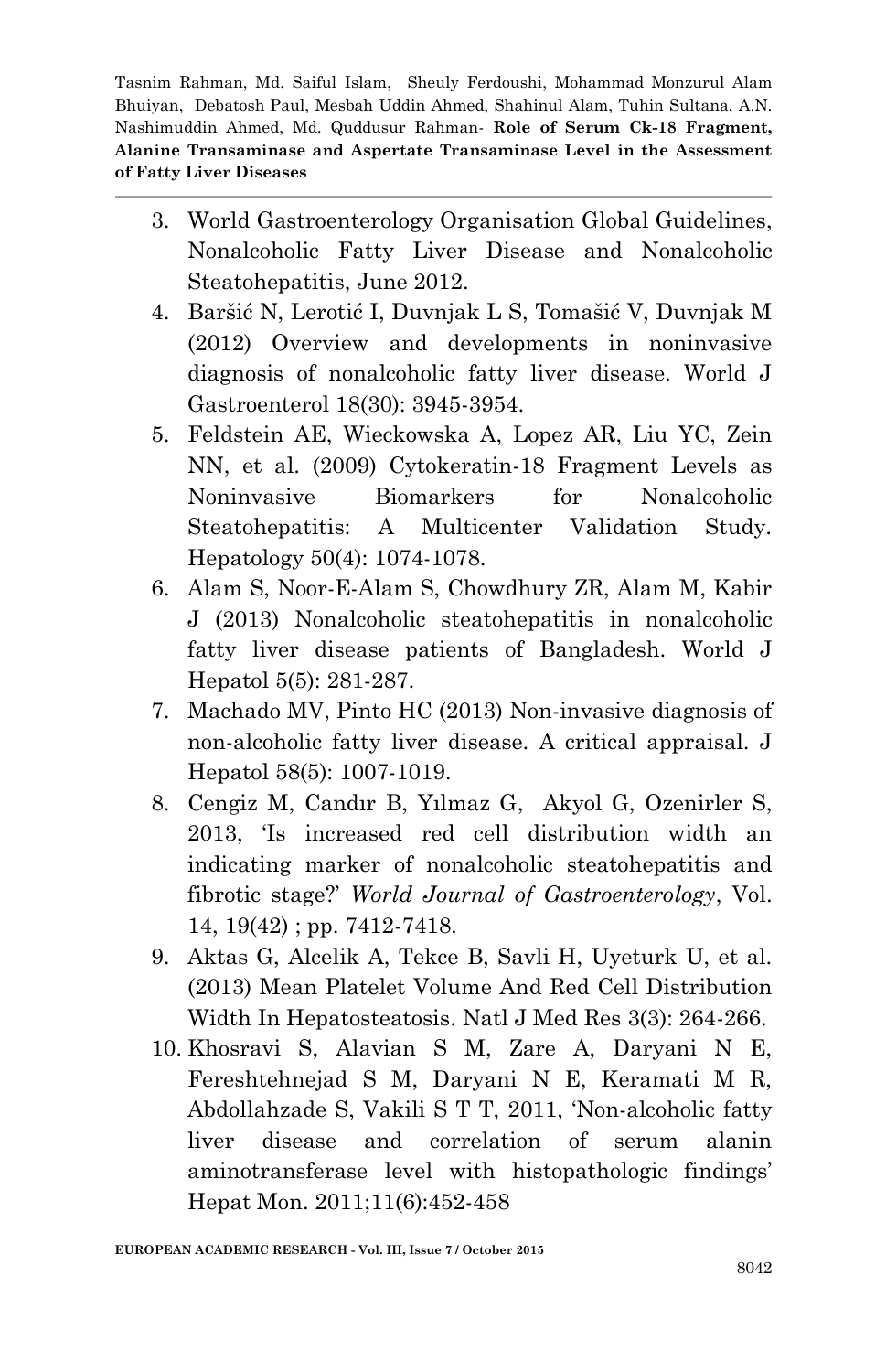- 11. Wieckowska A, McCullough A, Feldstein A (2007) Noninvasive Diagnosis and Monitoring of Nonalcoholic Steatohepatitis: Present and Future. Hepatology 46(2): 582-589.
- 12. Weng Y, Cui Y, Fang J,2012, 'Biological Functions of Cytokeratin 18 in Cancer', Molecular Cancer Research, Vol.10(4); pp. 1158-68.
- 13. Priti Chougule and Suchitra Sumitran-Holgersson (2012). Cytokeratins of the Liver and Intestine Epithelial Cells During Development and Disease, Cytokeratins - Tools in Oncology, Dr. Gerhard Hamilton (Ed.), ISBN: 978-953-51-0047-8, InTech, Available from:http://www.intechopen.com/books/cytokeratinstools-inoncology/cytokeratins-of-the-liver-and-intestineepithelial-cells-during-development-and-disease.
- 14. Yilmaz Y, Dolar E, Ulukaya E, Akgoz S, Keskin M, et al. (2007) Soluble forms of extracellular cytokeratin 18 may differentiate simple steatosis from nonalcoholic steatohepatitis. World J Gastroenterol 13(6): 837-844.
- 15. Grigorescu M, Crisan D, Radu C, Grigorescu MD, Sparchez Z, et al. (2012) A Novel Pathophysiological-Based Panel of Biomarkers For The Diagnosis Of Nonalcoholic Steatohepatitis. J Physiol Pharmacol 63(4): 347-353.
- 16. Kleiner DE, Brunt EM, Van Natta M, Behling C, Contos MJ, et al. (2005) Design and Validation of a Histological Scoring System for Nonalcoholic Fatty Liver Disease. Hepatology 41(6): 1313-1321.
- 17. Papatheodoridis GV, Hadziyannis E, Tsochatzis E, Georgiou A, Kafiri G (2010) Serum apoptotic caspase activity in chronic hepatitis C and nonalcoholic Fatty liver disease. J Clin Gastroenterol Volume 44(4): 87-95.